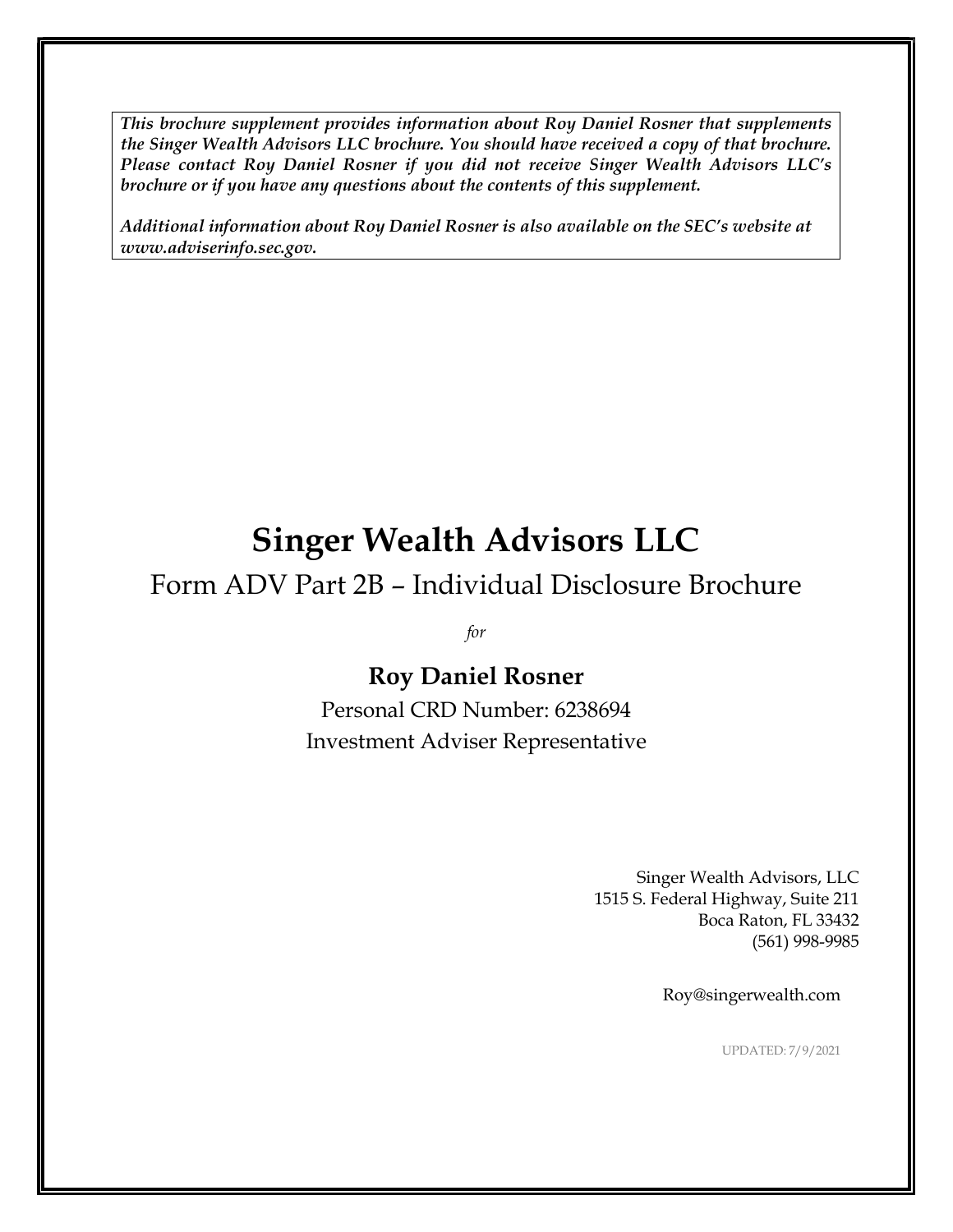# **Item 2: Educational Background and Business Experience**

#### **Name:** Roy Daniel Rosner **Born:** 1943

#### **Education:**

Masters of Business Administration Research and Engineering Administration, George Washington University - 1979 Masters of Engineering Electrical Engineering, Syracuse University - 1965 Bachelor of Engineering Electrical Engineering, Cooper Union - 1964

#### **Business Background:**

| 09/2020 - Present   | <b>Investment Adviser Representative</b><br>Singer Wealth Advisors LLC.                                          |
|---------------------|------------------------------------------------------------------------------------------------------------------|
| $08/2018 - 09/2020$ | <b>Investment Advisor Representative</b><br>Singer Wealth Advisors, Inc.                                         |
| $01/2014 - 08/2018$ | Registered Investment Advisor/Owner<br>Futureproof Finances, LLC                                                 |
| $06/1998 - 01/2014$ | <b>Executive Consultant/Owner</b><br><b>Futureproof Telecommunications</b>                                       |
| 1964 - 1998         | Technology and Management Executive<br><b>U.S. Federal Government</b><br>High-level telecommunications companies |

#### **Item 3: Disciplinary Information**

There are no legal or disciplinary events that are material to a client's or prospective client's evaluation of this advisory business.

# **Item 4: Other Business Activities**

Roy Daniel Rosner is currently the sole owner and sole employee of Futureproof Finances LLC. From